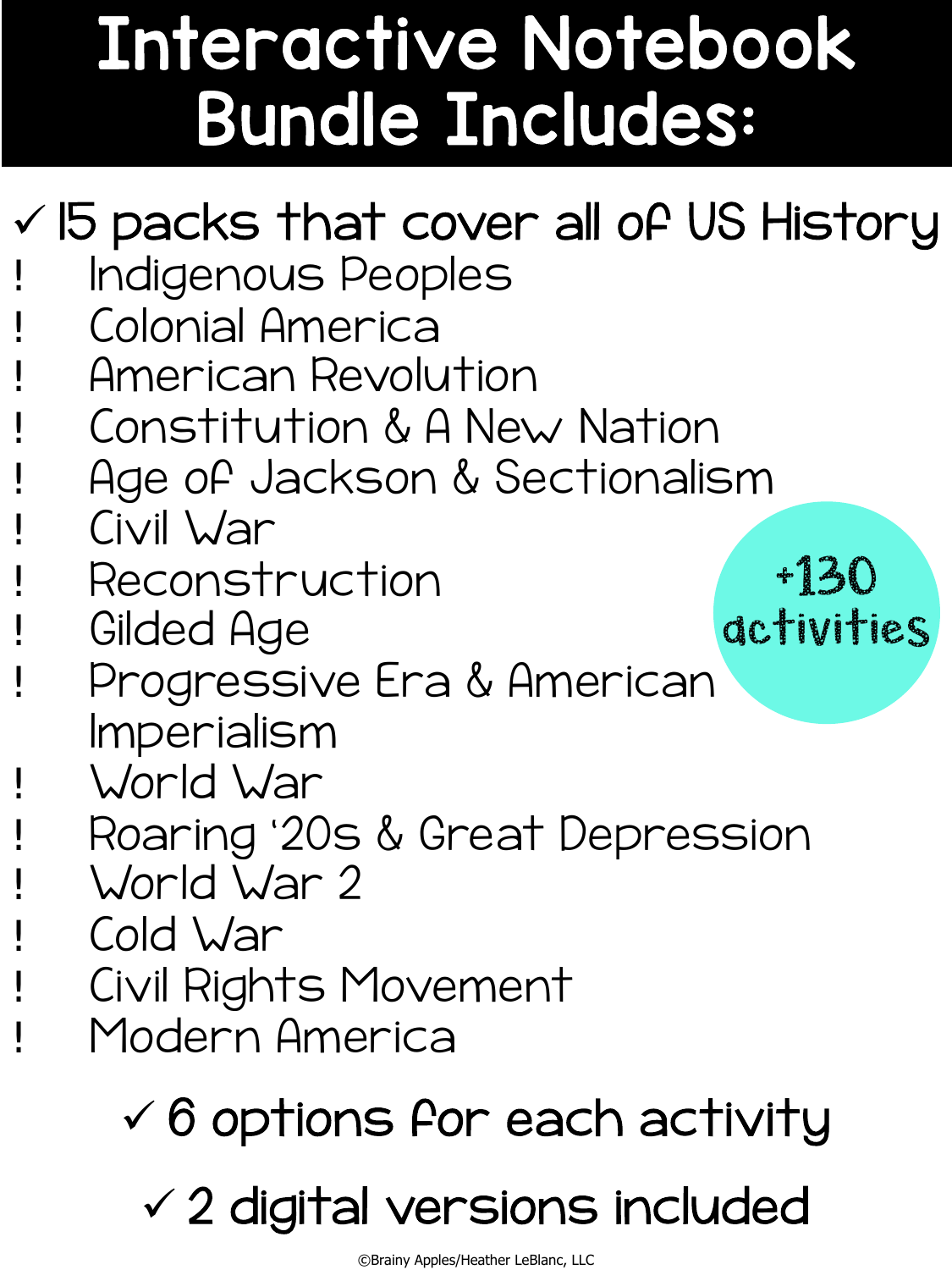## 6 options for each activity







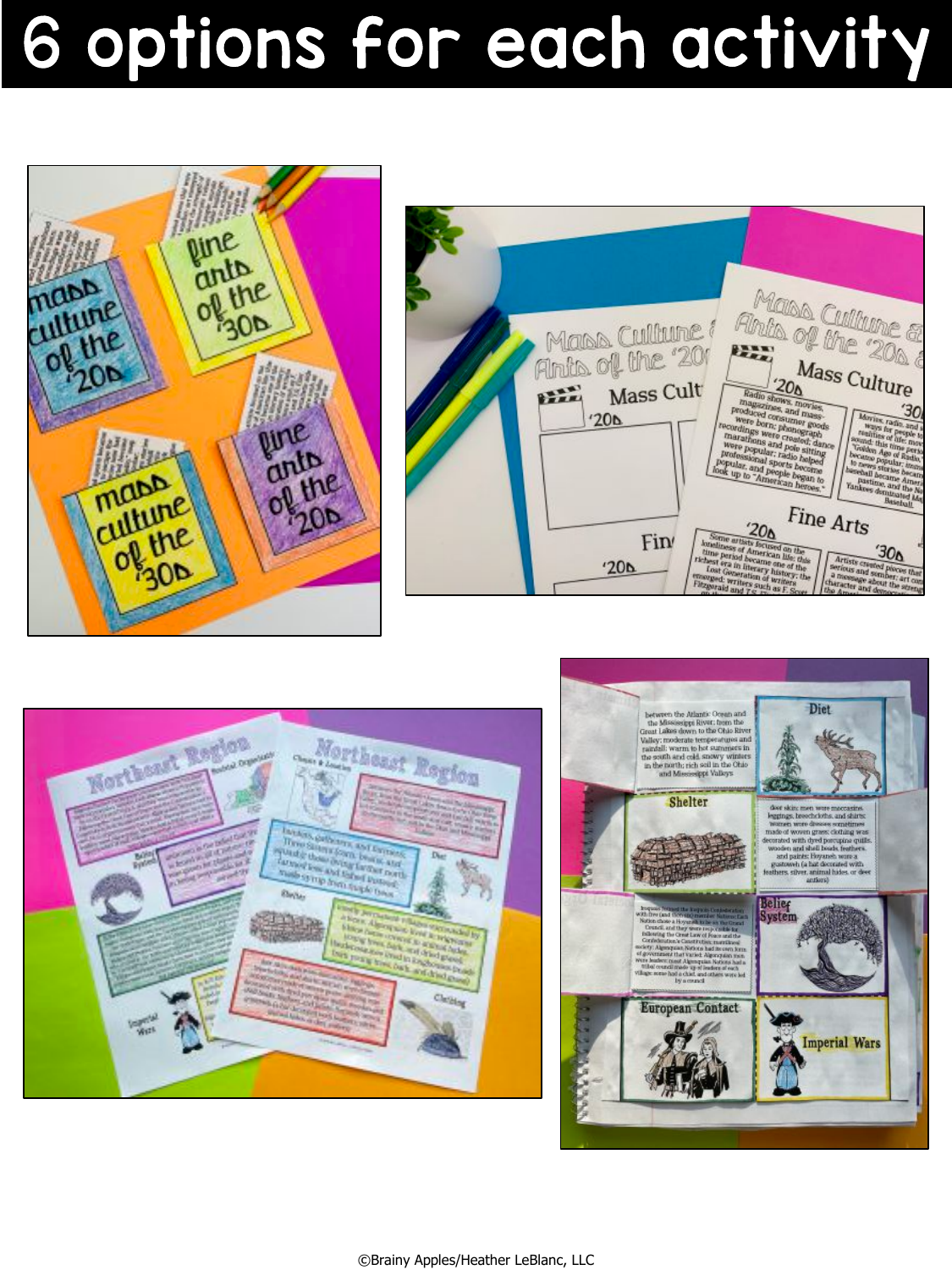### There are 6 options included:

- ! Traditional: students cut out, glue, & write the information
- Matching: students cut out, match, & glue the information (perfect for students who might need extra support with the content)
- ! Easy Notes: students are given the blank graphic organizer, & they write the information (perfect for when you don't want cutting & gluing)
- Absent Notes: students are given the already completed graphic organizer (perfect for absent students)
- ! <u>Google Type In</u>: students can type the information onto the blank graphic organizer (perfect for paperless classrooms)
- ! Google Drag-and-Drop: students dragand-drop text boxes into the graphic organizer (perfect for paperless classrooms and for a quick activity)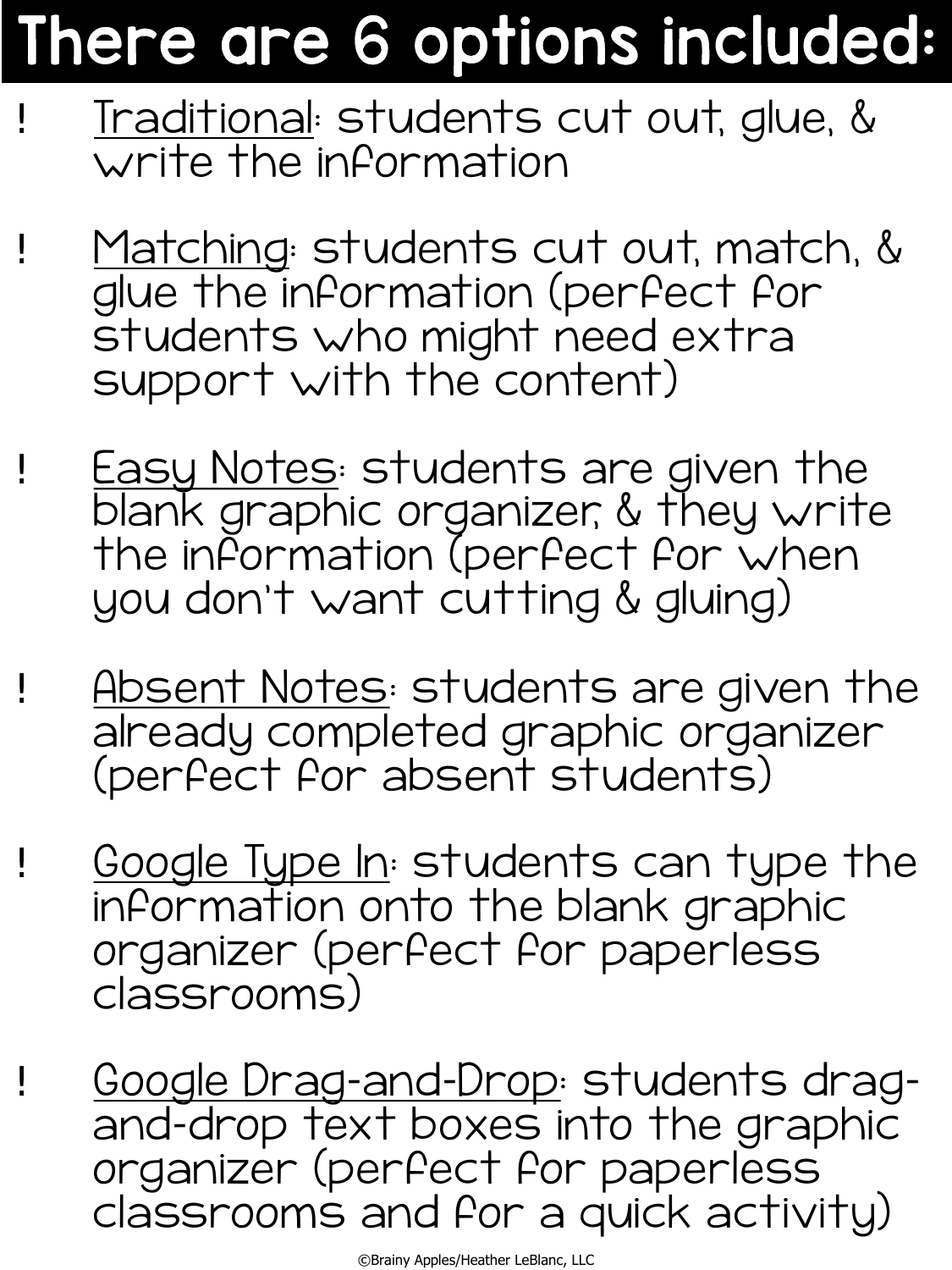### Traditional: students cut out, glue, & write the information

#1

#2



Matching: students cut out, match, & glue the information (perfect for students who might need extra support with the content)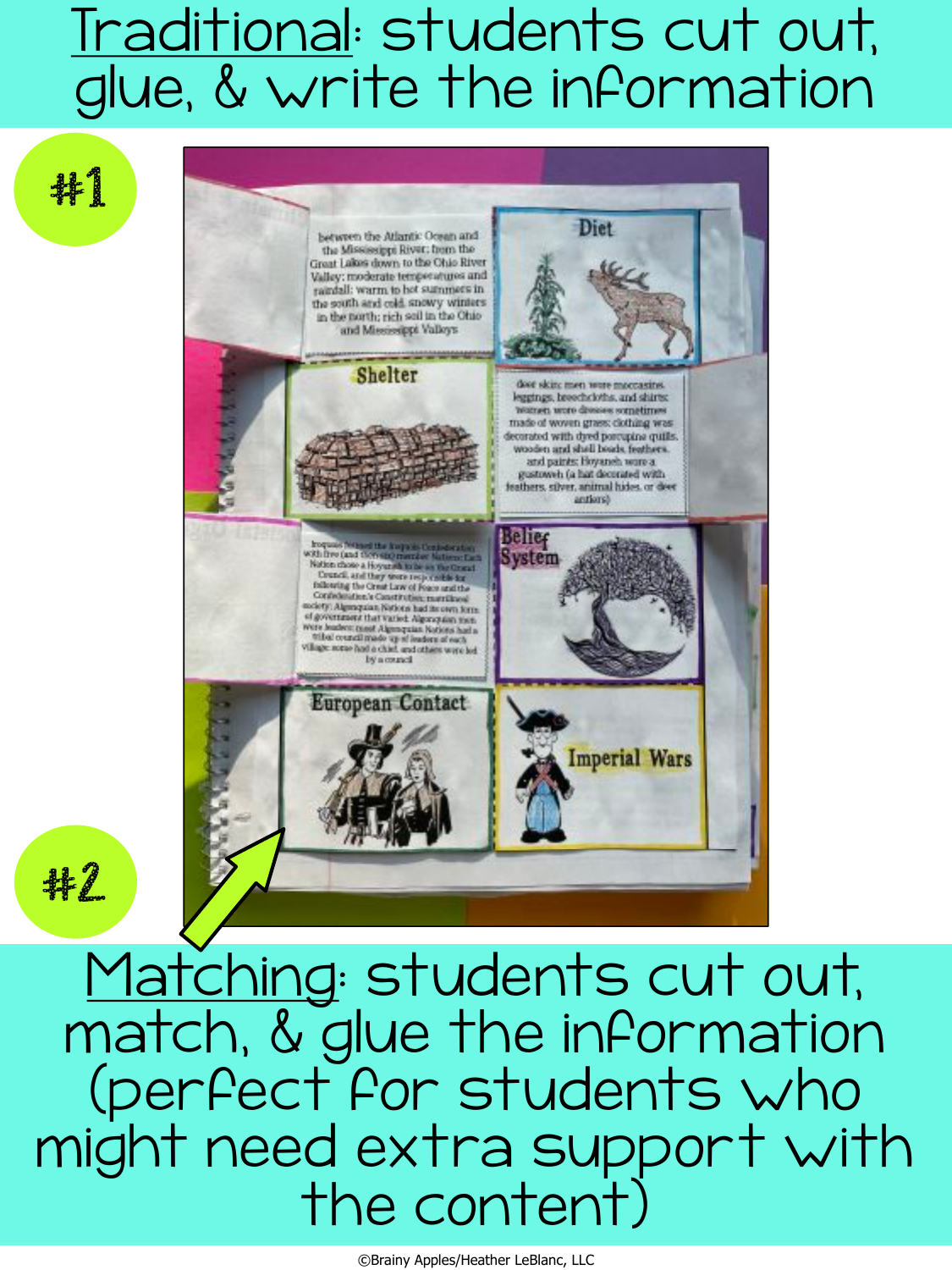Easy Notes: students are given the blank graphic organizer, & they write the information (perfect for when you don't want cutting & gluing) #3

Mass Culture & Finde Culture & Mass Culture! Anto of the 20 Mass Culture  $\frac{20}{6}$ Mass Cult E Radio shows movies, name shows movies, magazines, and mass.<br>
Were born; phonography<br>
Were born; phonography<br>
andings un: phonography 30 Movies, radio, and a<br>teams for people is<br>teaming of life: movie<br>ound: this time foreign were born; phonograph<br>were born; phonograph<br>udings were created during  $'20<sub>b</sub>$ were born: plannor goods<br>naradigs were crossgraph<br>naradions and polo situate<br>were popular: radio holing<br>profossional special holing<br>portal strate holing sound: this time period because popular into the first of Radio and Radio and the results. were popular: radio holped<br>Workessional Pole sitting<br>Pular, and sports holped were popular, radio helped<br>pular, and sports become<br>ok up to - and people become<br>ok up to - and people become redden Ago of Retria<br>
to news Popular: inch<br>
to news Strike Secure<br>
haseball became America<br>
Pastime, and the National<br>
Fankres deminated its<br>
fankres deminated its<br> professional radio helped<br>popular, and sports become<br>hock up to "American hemes," Fankees deminated May Fine Arts  $20<sub>0</sub>$ Some artists factored on the<br>time period of American life: this<br>time period became one of this<br>thest era in incame one of the<br>Lost Goneration of history; the Fin/  $30<sub>0</sub>$ time period because hits this<br>richard because one of the<br>fourth of Gaussian in the second control of the<br>emerged: writing such as Figure 1.<br>Fitzgaraid and 7.6 uch as F. Scott Artists created pieces  $'20<sub>b</sub>$ expect writers of writers<br>Fitzgerald and Ts such as F. S. a mossage about the strategy and seminarity #4

Absent Notes: students are given the already completed graphic organizer (perfect for absent students)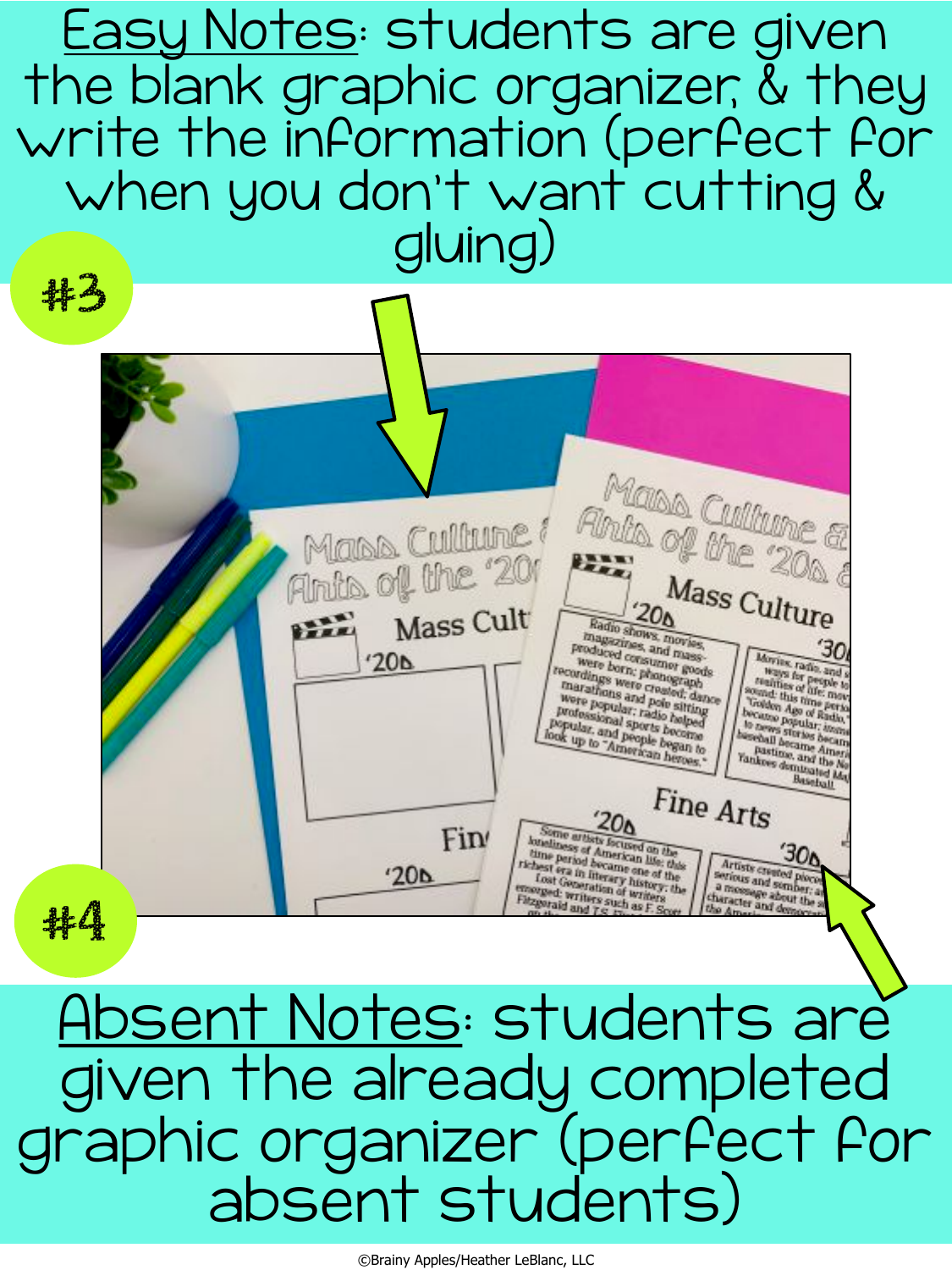|                     | Causes of the American            |
|---------------------|-----------------------------------|
|                     | Revolution                        |
| FRENCH & INDIAN WAR |                                   |
|                     |                                   |
|                     |                                   |
|                     | NEW TAXES & LAWS                  |
|                     |                                   |
|                     |                                   |
| COLONIAL PROTESTS   |                                   |
|                     |                                   |
|                     |                                   |
|                     | INTOLERABLE ACTS<br><b>Lucian</b> |

Google Type In: students can type the information onto the blank graphic organizer (perfect for paperless classrooms)

Google Dragand-Drop: students dragand-drop text boxes into the graphic organizer (perfect for paperless classrooms and for a quick activity)

|                                                                                                                                                    | FRANCHIS GROUND AND                    | Causes of the American<br>Revolution |                                                                                                                                                 | & T/N squareston from the release<br><b>British Aving Terring PRYs classed the incident</b><br>Annual says and spouse                             |
|----------------------------------------------------------------------------------------------------------------------------------------------------|----------------------------------------|--------------------------------------|-------------------------------------------------------------------------------------------------------------------------------------------------|---------------------------------------------------------------------------------------------------------------------------------------------------|
| and a notice of land innot<br>Bud receivers. The lost fockchd the<br><b>Blairie Technike Committeed ATT That</b><br>the Art Burderwick Art and the |                                        | <b>BUN AVELY UNIT</b>                |                                                                                                                                                 |                                                                                                                                                   |
| bloom County's ADM The time shakes<br>to 47 S. Walk president services<br><b>Services</b><br><b>BERGERIN INBIR</b>                                 | <b>MILL THIT</b>                       | <b><i>BRILDADEL BYS</i></b>          |                                                                                                                                                 | A gregorization insurable from<br>Galaciaciani and garments (critica sec-<br>sent index) . This priced bulleting<br>protectionalist \$1,000.00 In |
| <b>BORTH REAL SIZE WAS AND REAL ART FORM</b><br>a lidestickovi sprice intear top (d)<br><b>Cash Line of Bar</b>                                    | Literaryng, June 11<br>APERE SIX MUSIC |                                      | Inselate official lines during exhibit by<br>a largificari of the skills taun bury benefitted.<br><b>Rought Evansion Company of a family of</b> |                                                                                                                                                   |
| Independence                                                                                                                                       |                                        | FIRST GOVTABILITY<br><b>CONSUM</b>   |                                                                                                                                                 |                                                                                                                                                   |
|                                                                                                                                                    |                                        |                                      |                                                                                                                                                 |                                                                                                                                                   |

#6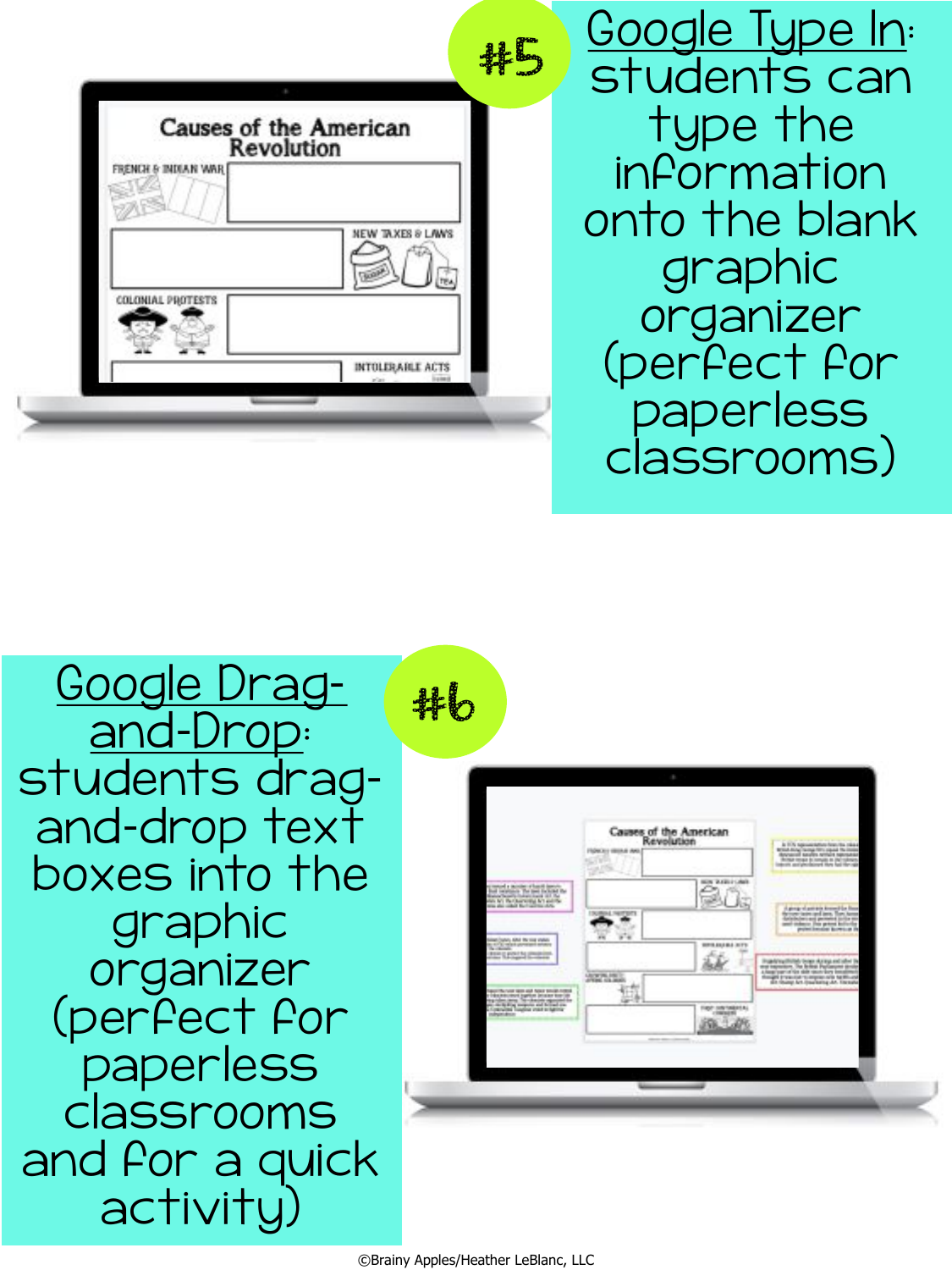#### Indigenous Peoples:

• Ancient Migration Southwest Region • First People of California Great Basin Region • Plains Region

• Arctic & Subarctic Regions e Morthwest Region<br>• Northeast Region • Northeast Region • Southeast Region

#### Colonial America:

| All About Jamestown                | Triangular Trade                        |
|------------------------------------|-----------------------------------------|
| Jamestown Timeline                 | <b>Impact of Colonization on Native</b> |
| Founding of the 13 Colonies        | Americans                               |
| Impact of Colonization on Africans | The Growing Colonies                    |

#### American Revolution:

| Major Battles & Events         |
|--------------------------------|
|                                |
| <b>Impacts of the American</b> |
|                                |
|                                |
|                                |
|                                |

#### The Constitution & A New Nation

| Strengths & Weaknesses of the    | Alien & Sedition Acts         |
|----------------------------------|-------------------------------|
| <b>Articles of Confederation</b> | Loose vs. Strict Construction |
| <b>Bill of Rights</b>            | Presidency of Jefferson       |
| <b>Branches of Government</b>    | Causes of the War of 1812     |
| Federalists vs. Anti-Federalists | Outcomes of the War of 1812   |
| <b>Washington's Precedents</b>   | Presidency of Monroe          |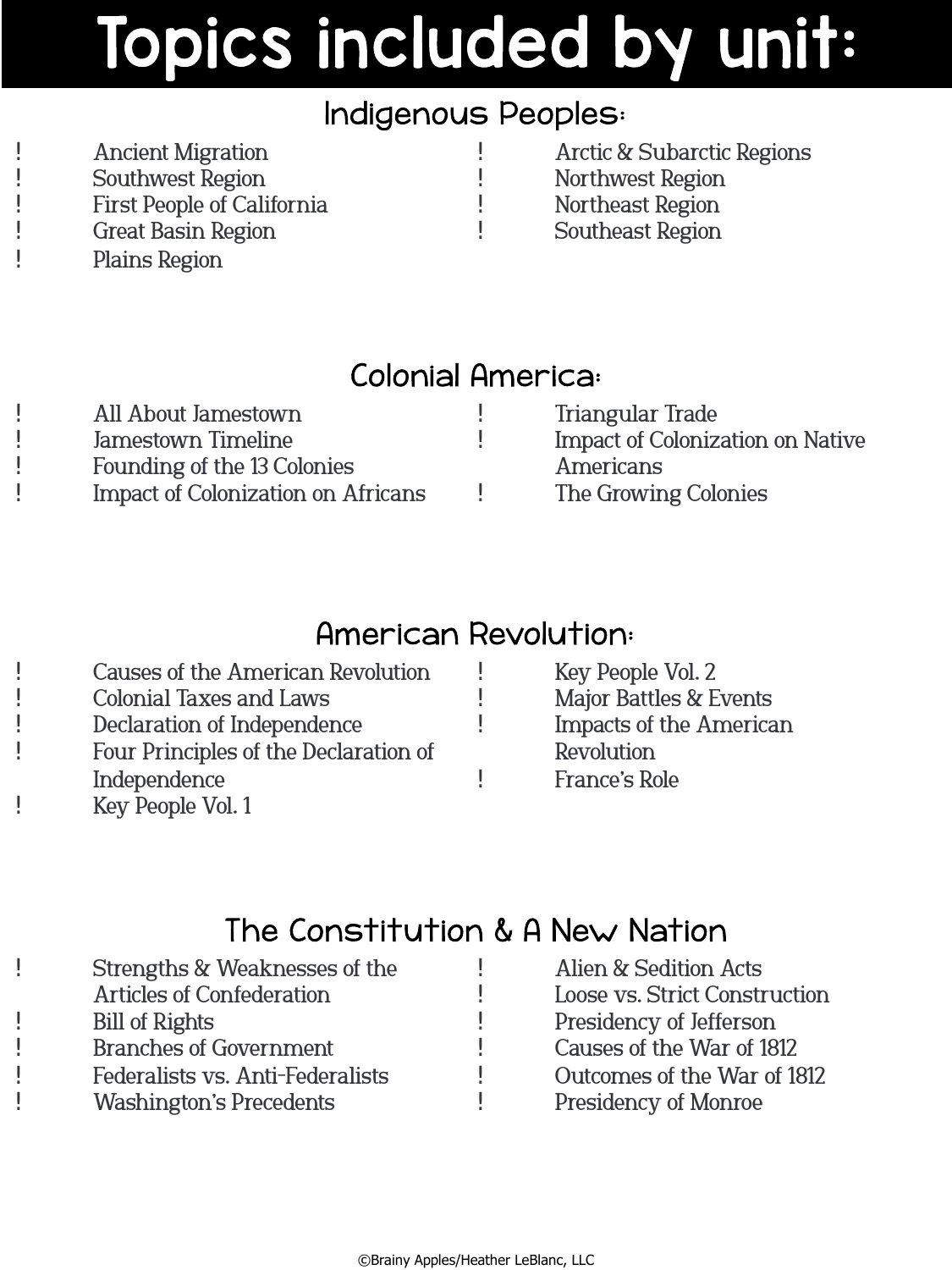#### Age of Jackson & Sectionalism

| Industrial Revolution          | Social Reform Movements             |
|--------------------------------|-------------------------------------|
| Presidency of Andrew Jackson   | Government Involvement with Slavery |
| <b>Texas Path to Statehood</b> | North vs. South                     |
| <b>Westward Expansion</b>      | The Fight to End Slavery            |
| Immigration                    |                                     |

#### Civil War:

• causes of the Civil War • North and South advantages & disadvantages • Abraham Lincoln's speeches

• the Emancipation Proclamation • Key People of the Civil War • Major Battles

#### Reconstruction:

• Congressional Reconstruction • Presidential Reconstruction • Political Reconstruction Timeline

• Social impacts of Reconstruction • Economic impacts of Reconstruction

#### Gilded Age:

• Influences of the Railroad Industry Labor Unions Westward Expansion Effects on Native ! Americans

Industries of the West • Causes of Immigration to the U.S. Immigrant Influences on the U.S.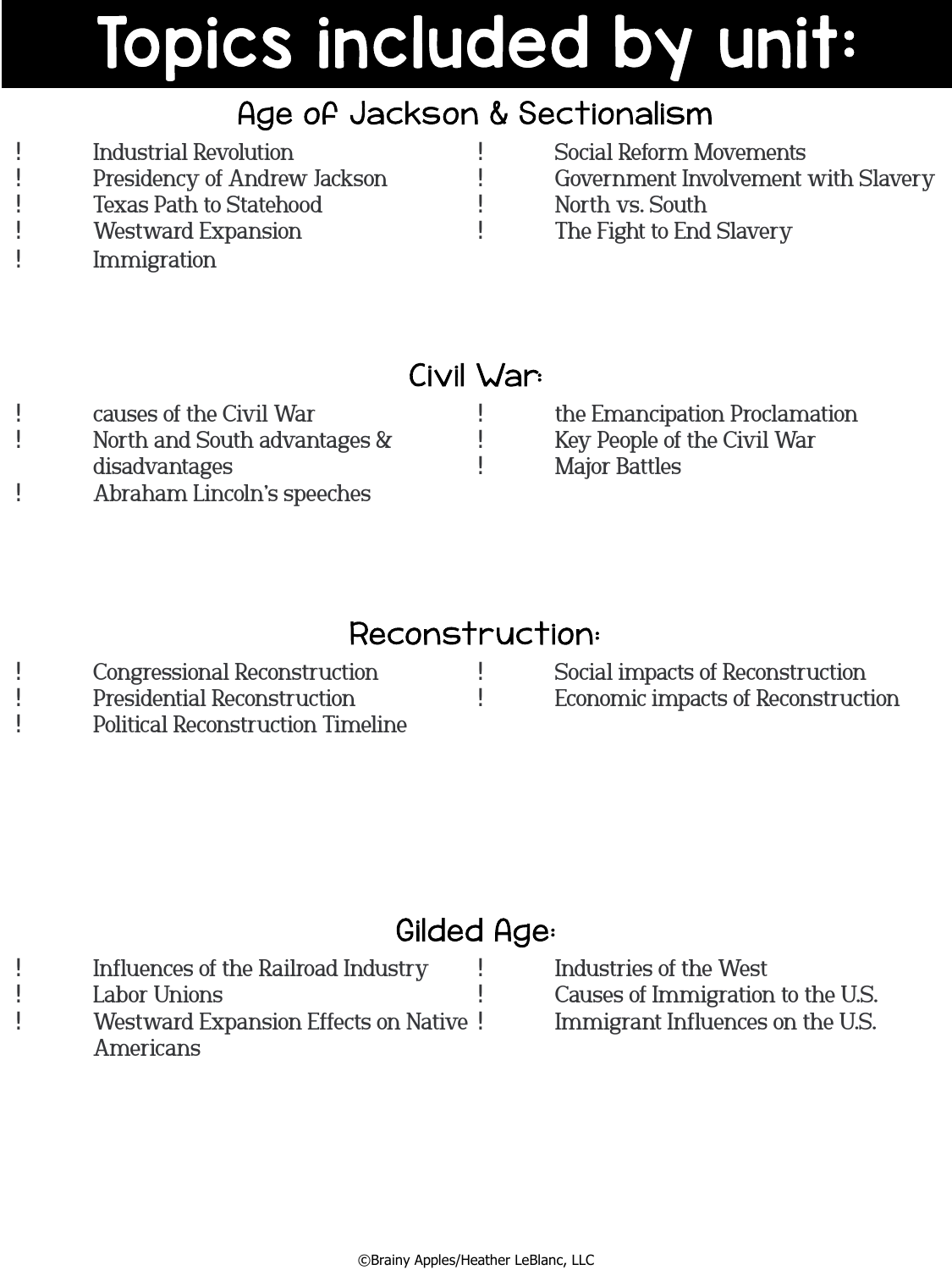#### Progressive Era & American Imperialism

| <b>Reform Movements</b>         | Presidency of Woodrow Wilson     |
|---------------------------------|----------------------------------|
| Panama Canal                    | American Imperialism             |
| Speak Softly, Carry a Big Stick | Reasons for American Imperialism |
| <b>Square Deal</b>              | China Relations                  |
| Presidency of William Taft      | Spanish-American War             |

#### World War 1:

Scramble for Africa • MAIN Causes of WW1 • Alliances at the Start of WW1 • New Weapons & Technologies of WW1

• Major Battles & Events of WW1 • Russian Revolution • Treaty of Versailles

#### Roaring '20s & Great Depression

| Post World War 1 Issues in America             |  |
|------------------------------------------------|--|
| Economic Boom of the 20s                       |  |
| Culture of the '20s & 30's                     |  |
| Mass Culture $\&$ Fine Arts of the '20s $\&$ ! |  |
| 30s                                            |  |
| <b>Worldwide Depression</b>                    |  |
|                                                |  |

#### • Causes of the Great Depression Life During the Great Depression The New Deal • New Deal Policies & Programs • Impacts of the New Deal

#### World War 2:

| Causes of WW2                   | Important Facts About the Holocaust |
|---------------------------------|-------------------------------------|
| Rise of Hitler & the Nazi Party | Timeline of WW2                     |
| Germany's Path to WW2           | Effects of WW2                      |
| Major European Battles of WW2   | A Divided Europe                    |
| Major Pacific Battles of WW2    | The Iron Curtain                    |
| <b>Holocaust Vocabulary</b>     | The Manhattan Project               |
| Types of People Involved in the | <b>Important Leaders of WW2</b>     |
| Holocaust                       |                                     |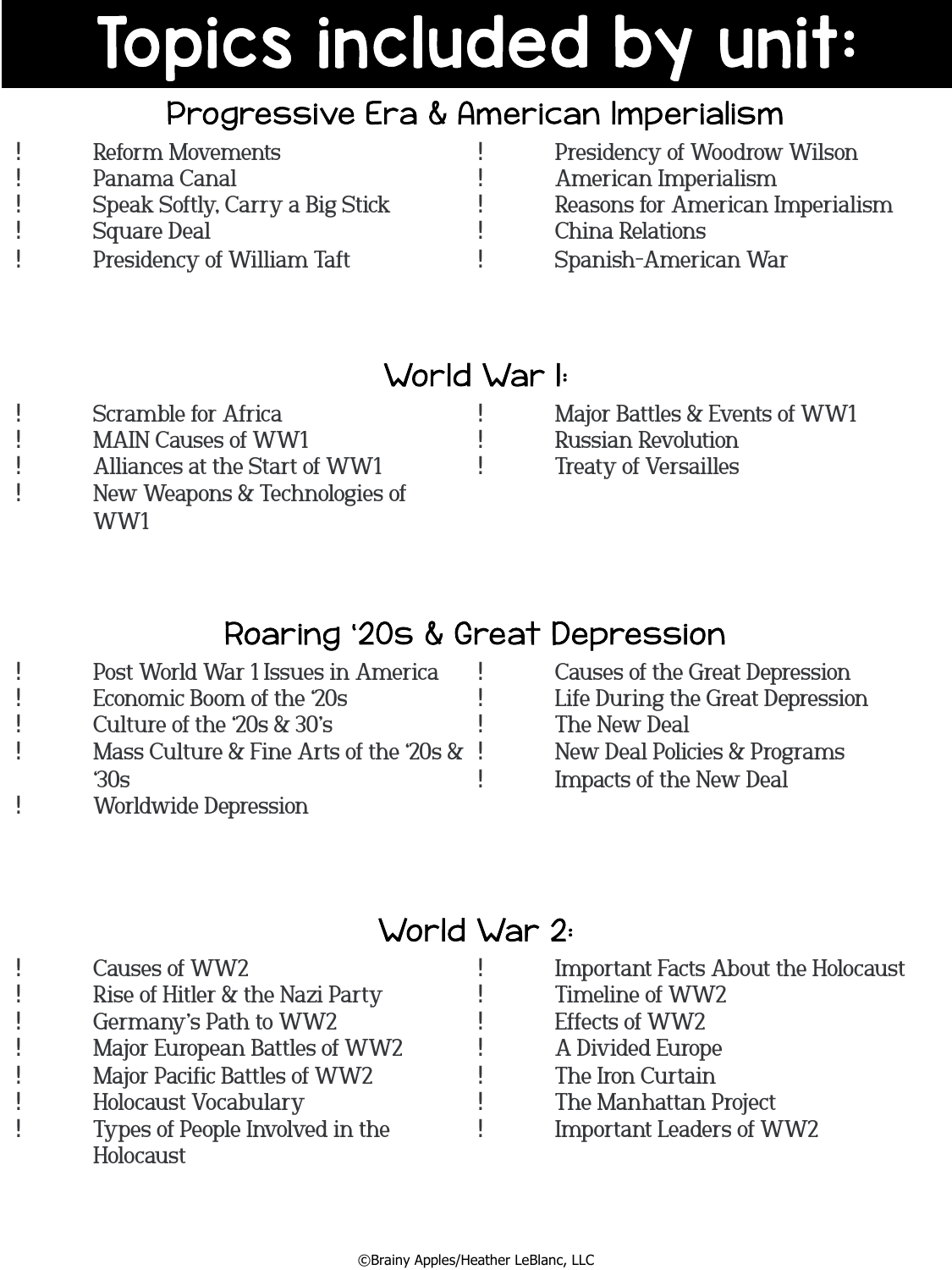#### Cold War:

# COMING SOON!

Civil Rights Movement:

# COMING SOON!

Modern America:

# COMING SOON!

©Brainy Apples/Heather LeBlanc, LLC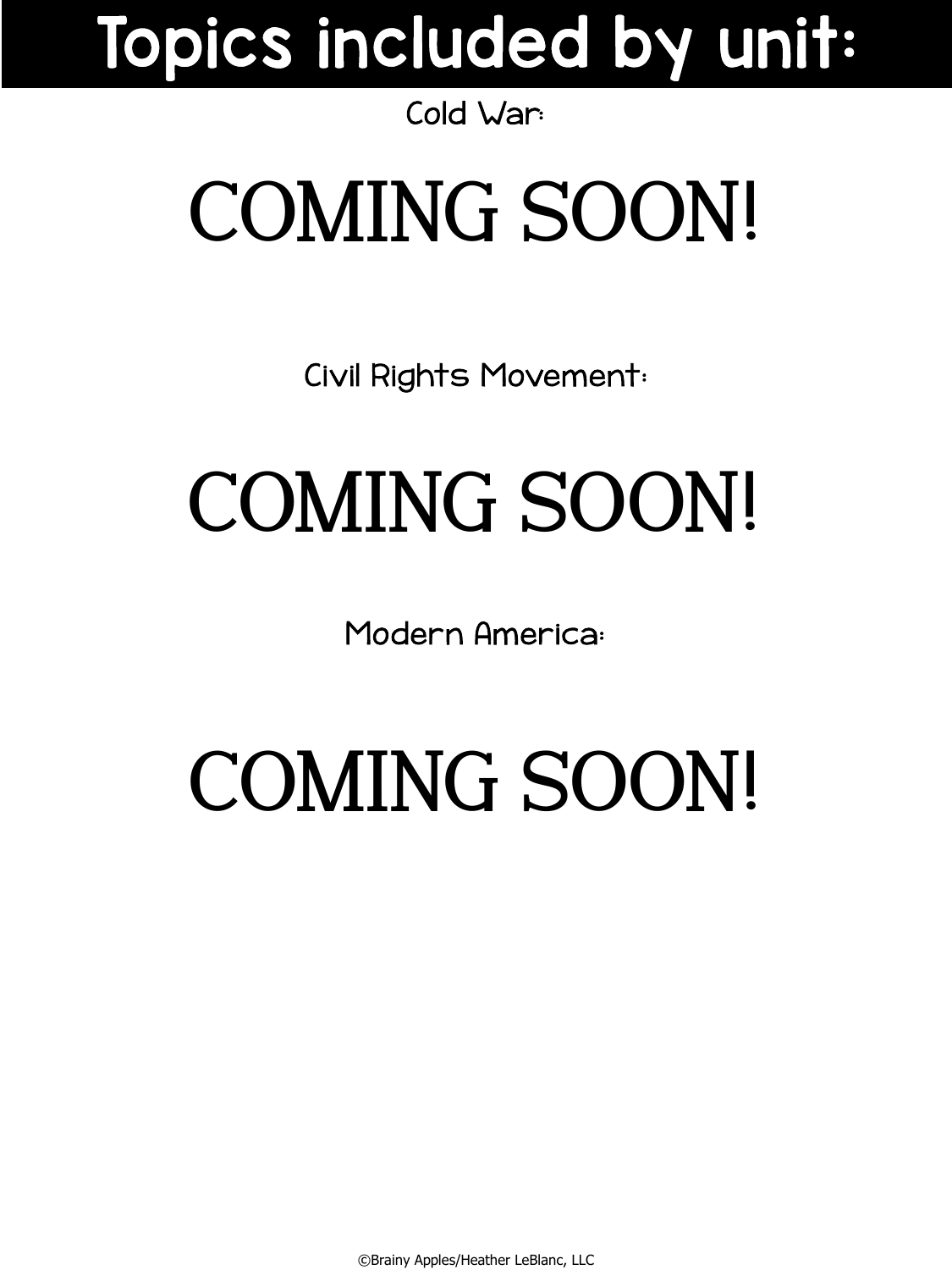## Words included by unit:

#### Civil Rights Movement

# COMING SOON!

Modern America

# COMING SOON!

©Brainy Apples/Heather LeBlanc, LLC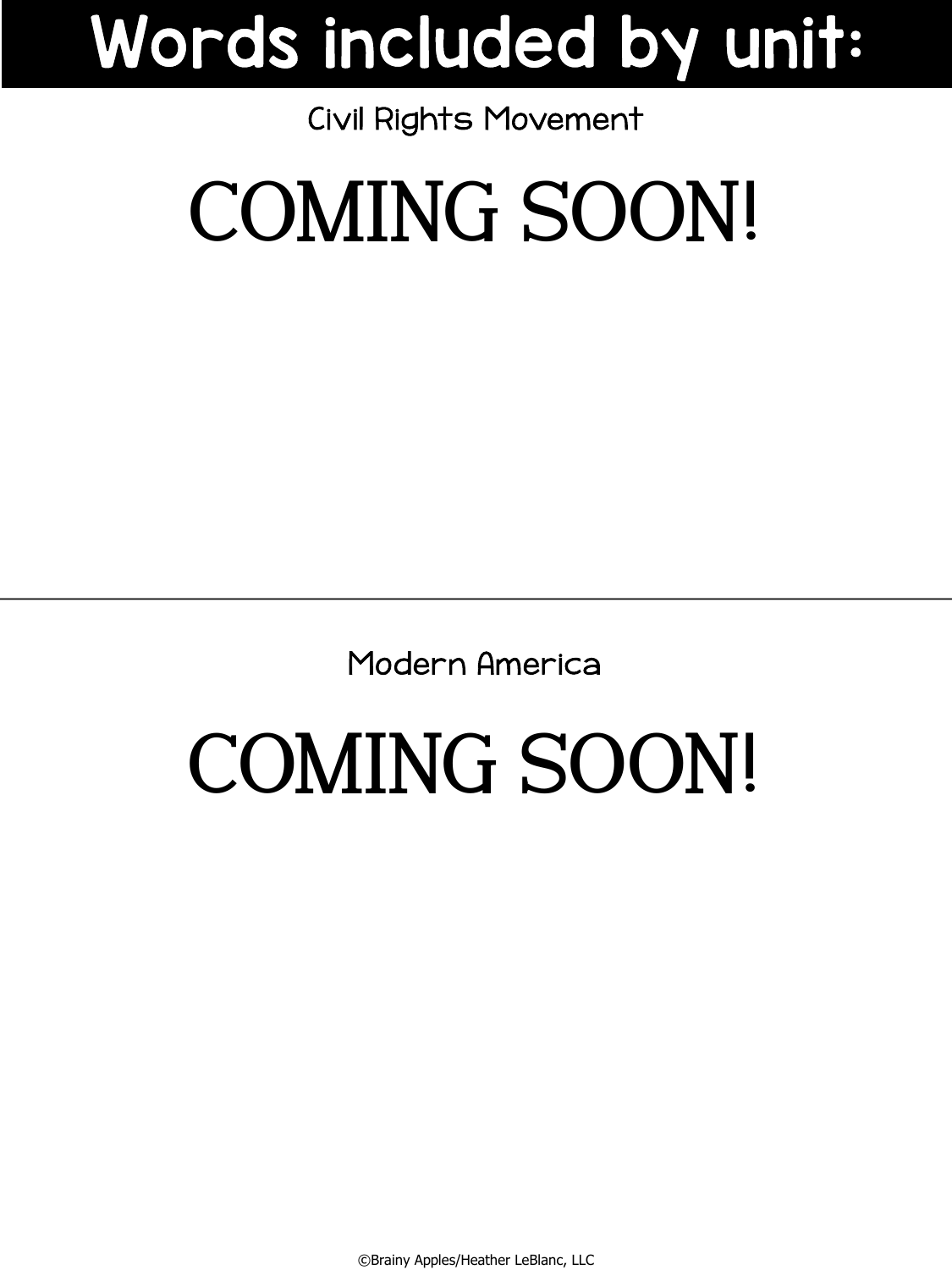# +130 activities included











©Brainy Apples/Heather LeBlanc, LLC